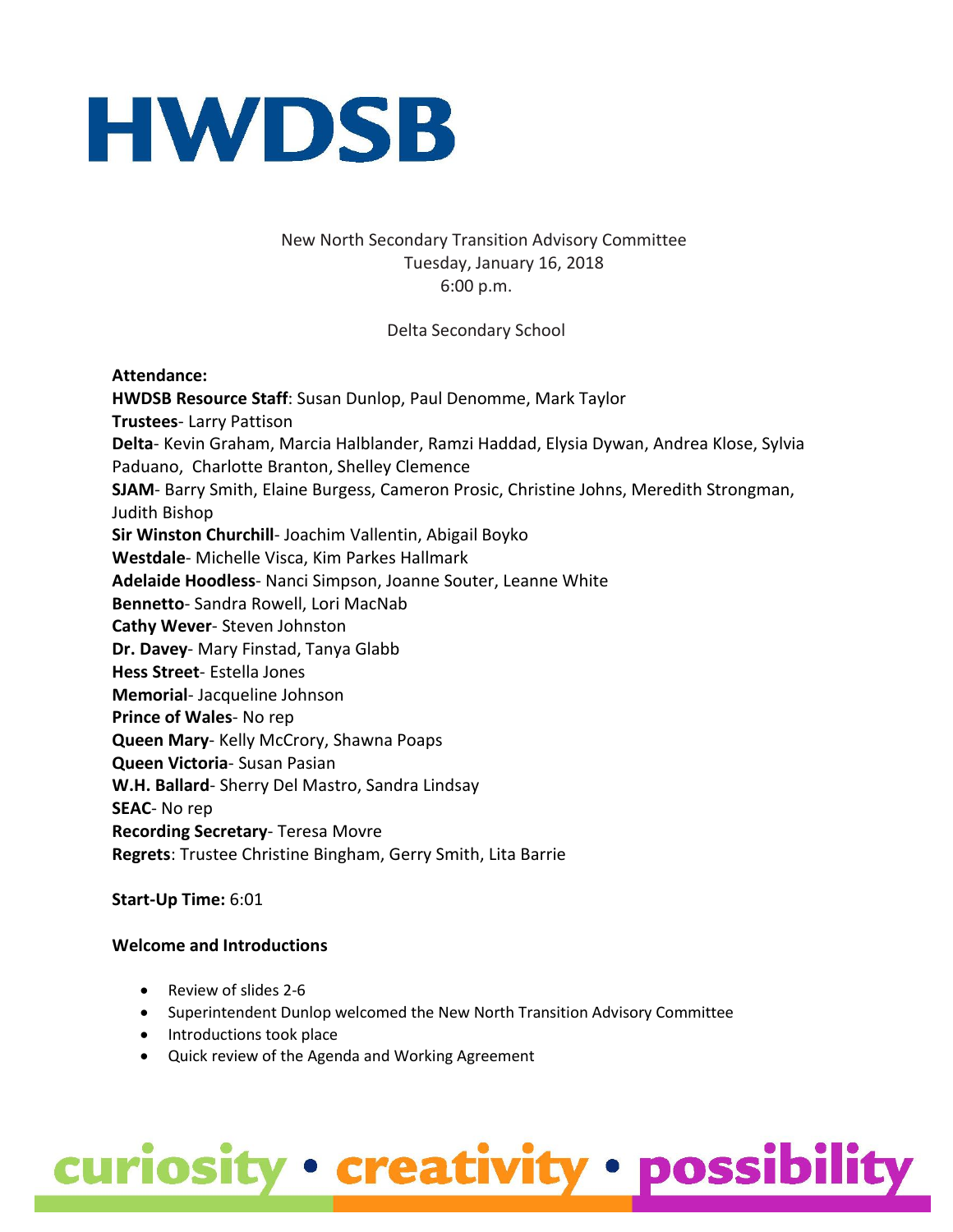#### **HWDSB Website**

- Review of slide 7
- <http://www.hwdsb.on.ca/about/transition-committees/>
- New-North Secondary School Transition Committee section
- Agenda, handouts, and minutes will be posted

#### **Transition Update**

- Review of slide 12
- The process to begin the naming of the new school to begin shortly
- 45 day public consolation- advertised
- Survey on the Board website- or paper copy at local schools
- Anyone can submit suggested names- Staff, students, members of the public
- Research department generates a report of all names
- The Naming Advisory Committee reviews the report
- The Naming Advisory Committee goes through the process to shortlist with up to 3 preferred names for the new school
- Superintendent prepares a report based on the work of the committee
- Report submitted to the Board of Trustees
- Board of Trustees makes the final decision of what the name of the new school will be
- Review of slide 13
- New North High School is projected to open in September 2019
- Current grade 8 students who's new school will be Westdale or Sir Winston Churchill will be offered a choice to go their new school beginning in September 2018
- This will minimize the number of transitions
- Looked at potential effect on programming at SJAM and Delta to ensure this was doable
- Letters were sent home to the families of grade 8 students at Bennetto and Hess Street schools to consider which school their child will attend Grade 9 beginning September 2018
- Three choices offered to current Bennetto and Hess Street Grade 8 students:
	- o Attend Westdale Secondary School for grades 9, 10, 11 and 12
	- o Attend Sir John A Macdonald Secondary School for Grade 9 then go to Westdale Secondary School for grades 10, 11 and 12
	- $\circ$  Attend Sir John A Macdonald Secondary School for Grade 9 then go to the new north Secondary school for grades10, 11 and 12
- Three choices offered to current Queen Mary Grade 8 students:
	- o Attend Sir Winston Churchill Secondary School for grade 9, 10, 11 and 12
	- o Attend Delta Secondary School for grade 9 the go to Sir Winston Churchill Secondary School for grades 10, 11 and 12

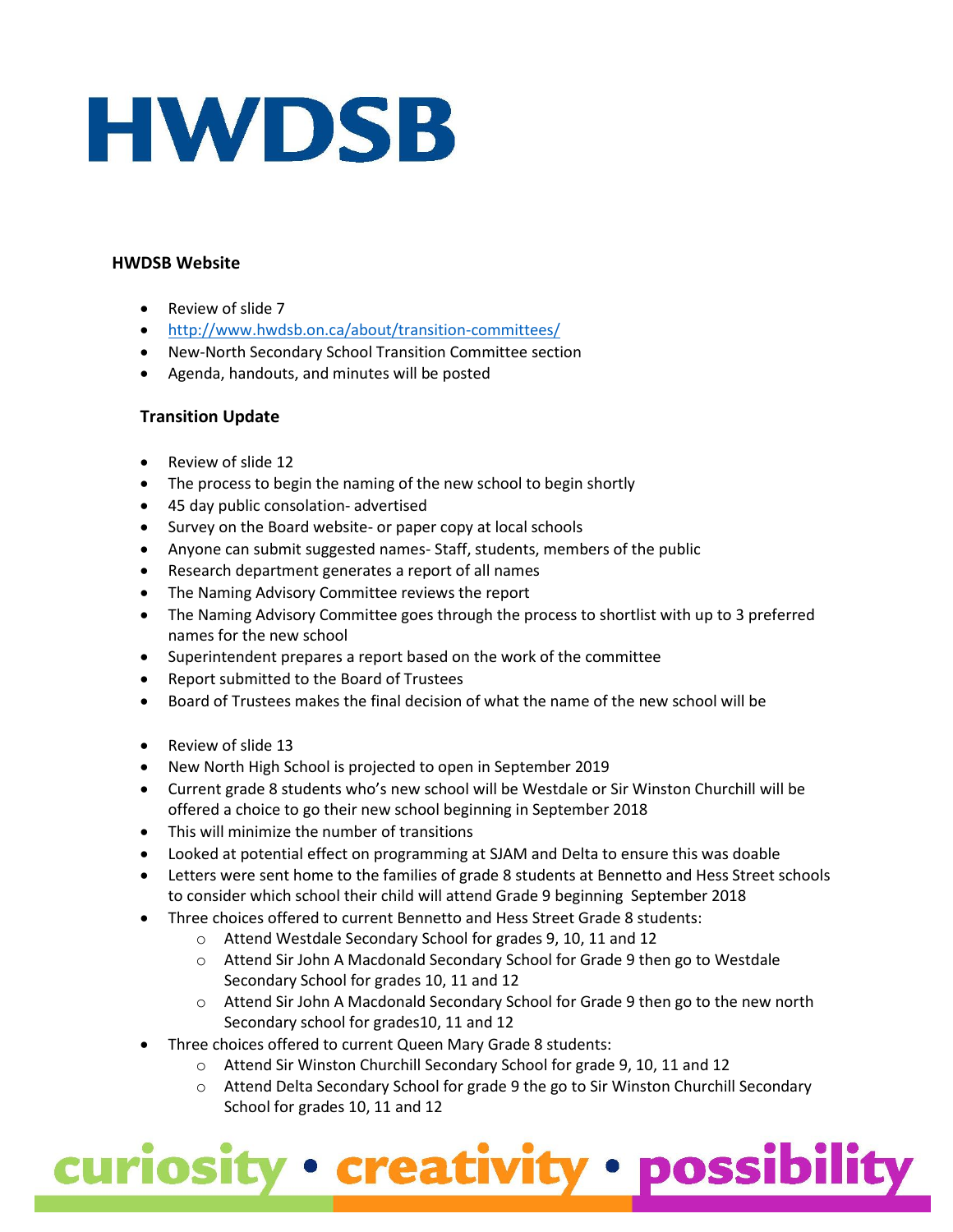- o Attend Delta Secondary School for Grade 9. Go to the new north secondary school for grades 10, 11 and 12
- Transportation for the 2018/2019 school year may or not be provided based on the Transportation Policy
- No ESL programming offed at Westdale until September 2019

#### **Questions/Answers/Comments**

- 1. Will the current grade nine students at SJAM have the option to go to the New North or Westdale? Accommodations for the current students at SJAM and Delta have not been finalized as of yet. This will depend on a number of things including space, courses etc. This will be part of our transition work.
- 2. If the family has a number of children will younger siblings be given OOC at the same school as their older sibling? Currently no decision has been made.
- 3. Potentially there could be a handful of OOC at the New North once it opens.

#### **Internal Transition Update**

- Review of slide 14
- Inventory of all furniture and equipment at Delta was completed in the summer of 2017
- Inventory of all furniture and equipment at SJAM will be completed this summer
- Facilities, Finance, Program and school staff will determine what equipment will be used
- We will not be purchasing all new furniture and equipment for the new North
- We will use the best of what we have
- Not part of the construction costs

#### **Construction Update**

- Review of slide 15
- After discussion from the December meeting the double classroom will be changed to two regular classrooms
- On schedule
- Both Delta and SJAM have display Boards of the new school
- Plans are on the Board website under both Construction update and Transition Updates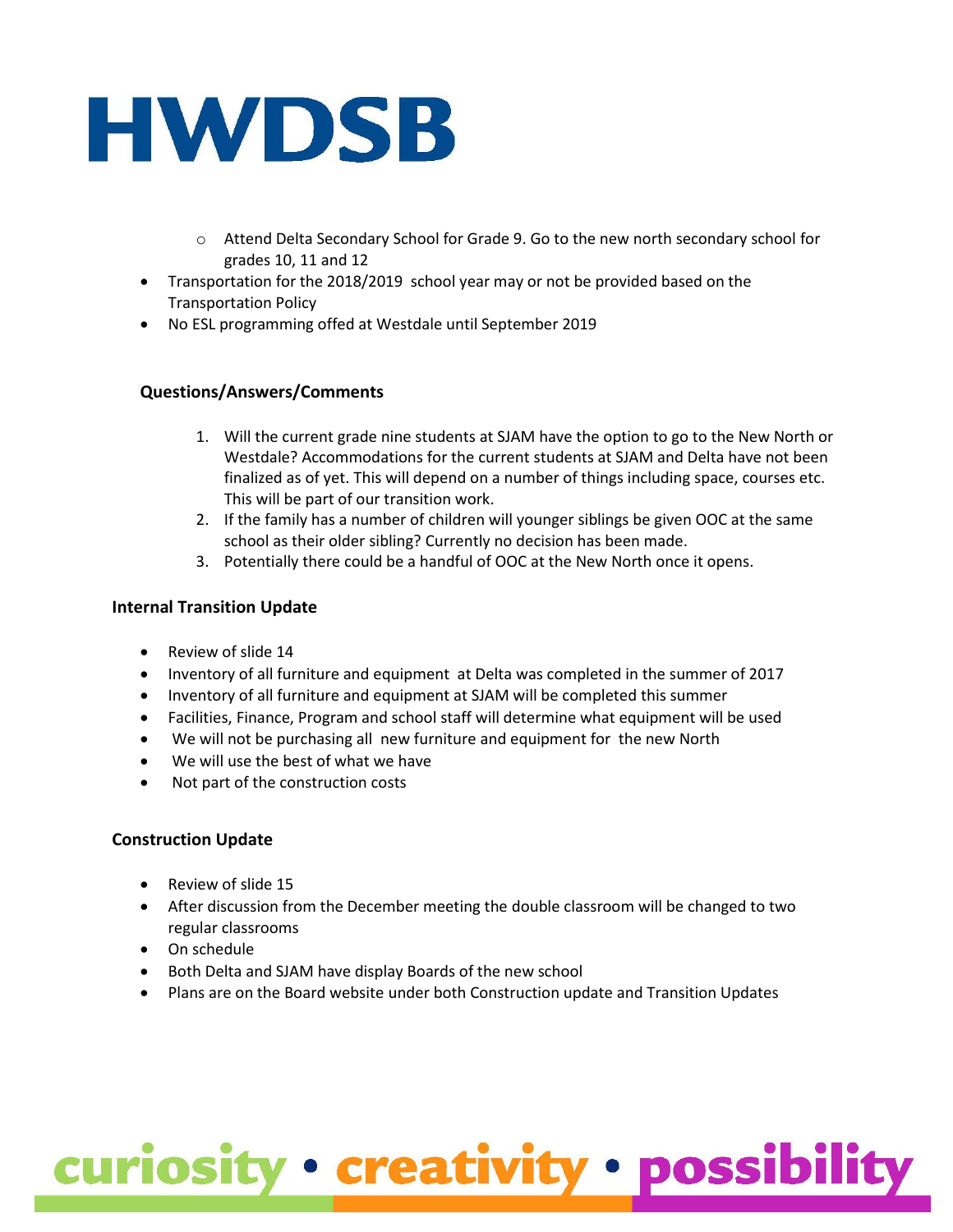#### **Additional Questions/Answers/Comments**

- 4. Have we reached out to the ESL, Newcomers and Indigenous communities to ensure their voices are represented? Are there other ways to have these communities participate? Superintendent Dunlop will take this away for follow up.
- 5. It is very important to have ESL, New Comers and Indigenous communities represented
- 6. Do we have a target as to how long these working groups may continue to meet? The working groups are just a part of the Transition Advisory Committee. It will depend on what comes out of the working groups.

#### **Working Group Time**

- Review of slides 16 -18
- Three guiding questions
	- a) What questions do you have about this area?
	- b) What do we need to consider during the transition?
	- c) What Initial suggestions do you have for staff?
- 30 minutes to gather in smaller working groups
- To provide advice and feedback to staff members on how best to proceed in terms of the transition

#### **Working Group Feedback and Ideas**

#### **Culture and Traditions**

- Where are the artifacts going? Scott Park's artifacts as well. The tower, the art work?
- Merging student councils
- Elections next year? One big election with co-presidents?
- Investigate traditions? Holiday Luncheons, etc.
- Students- Joint field trips
- Staff- Joint PD Days

#### **Program and Accommodations**

- Knowing our students and knowing our community
- Knowing ELL, Special Education and Indigenous students and understanding their needs
- SHISMS
- Input from the community
- Focus group 5 years ago- Do we need to update this information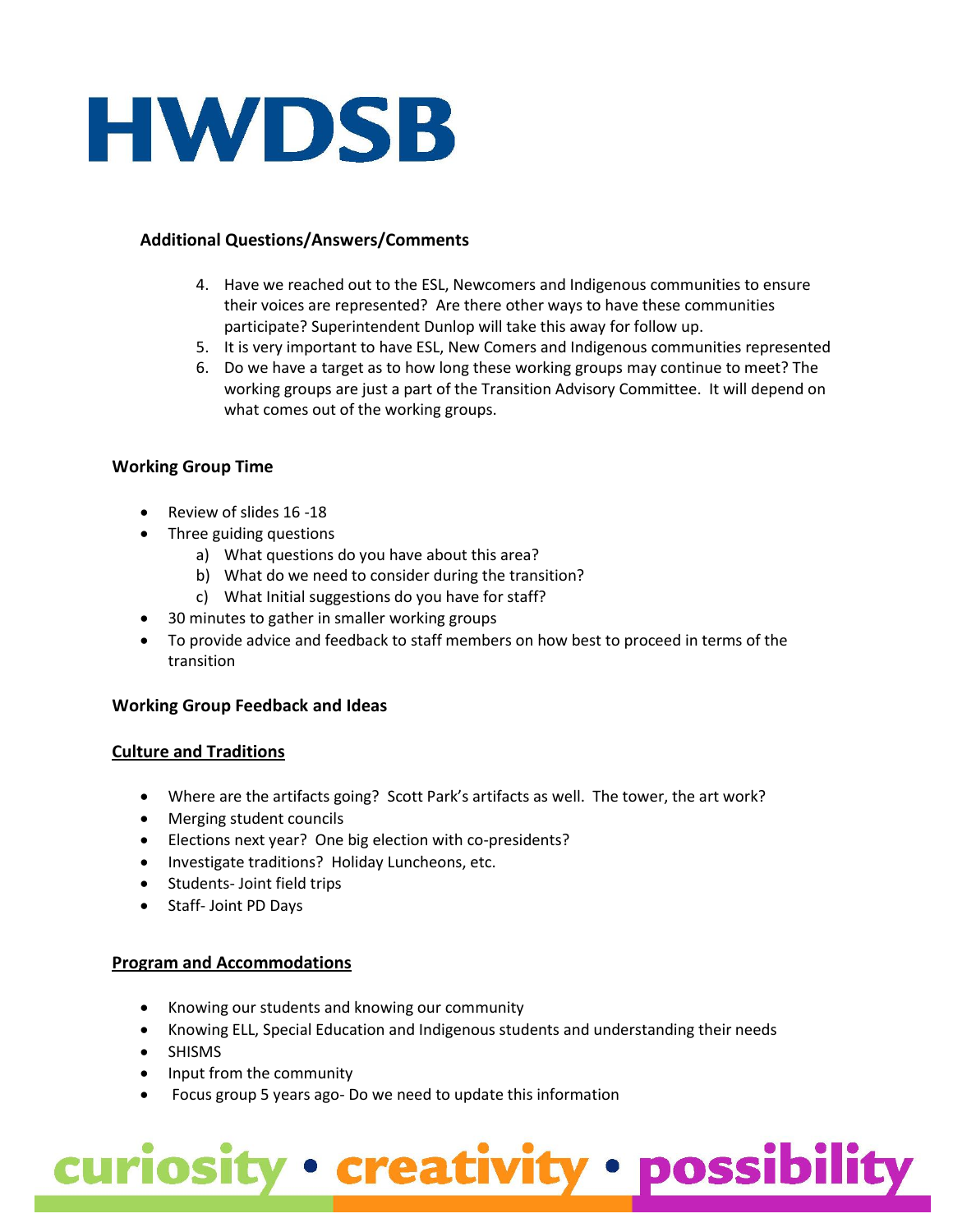- Ensure robust programming
- Critical mass to ensure programming for all students

#### **Transportation and Traffic**

- Consider all possible" what ifs
- Safety #1
- Recreation Centre traffic and one way street
- Traffic flow, traffic lights
- Changes in population
- HSR bus routes
- Impact on extra-curricular
- Not reactive but responsive and proactive
- Recreation Centre parking lot- one way traffic flow- watching for students and families walking

#### **Transition Activities**

- Creating a transition for students going to any HWDSB high school
- Build partnerships with the Grade 7/8s now to ready them for high school
- Start planning and doing activities now
- Include feeder schools
- Supports for students who have trouble transitioning
- Listening to student voice- what do they want
- Westdale staff is meeting with Bennetto and Hess Street staff to discuss students' needs

#### **Sir Winston Churchill**

- Transition concerns
- Have we met with Queen Mary students yet
- Protect the current culture- share the diversity and culture
- Tier 3 programs
- My Path My Way -location can be a barrier

#### **Community Engagement**

• Tim Hortons and City of Hamilton-continue to reach out for coop and access